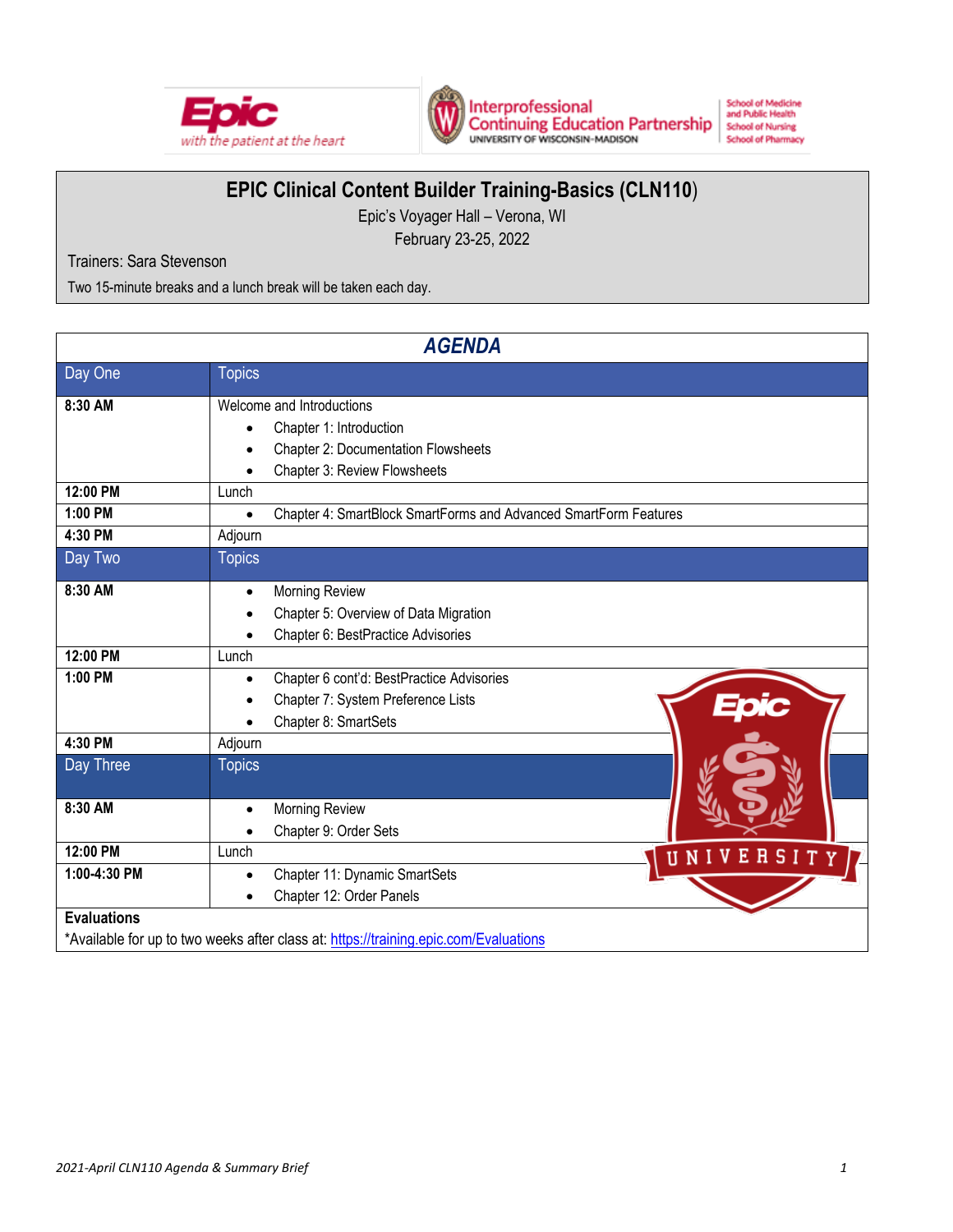## **SUMMARY BRIEF**

Provided by the **University of Wisconsin–Madison Interprofessional Continuing Education Partnership (ICEP)** and **Epic**.

#### *Statement of Need and Purpose*

Healthcare is changing quickly with the electronic health record (EHR) matching this rapid pace. Clinical Builders need foundational knowledge and skills to competently build, modify, create efficiencies within the EHR, as well as understand the implications of their decisions on clinicians and patient safety.

The purpose of this course is to show Clinical Builders who use Epic's electronic health record (EHR) how to configure the software to accommodate patient workflows in general and specialty areas. Specifically, the course will show how to build tools that are most foundational to EHRs such as the structure of data, clinical notes, and ordering tools.

#### *Elements of Competence*

This CE activity has been designed to change learner competence and focuses on the Institute of Medicine area of using information technology, and the Nursing areas of roles/responsibilities and interprofessional communication.

#### *Intended Audience*

This course is intended for Clinical Builders in general and specialty practice areas who are using Epic's EHR in their daily workflow.

## *Learning Objectives*

Following this training, learners will be able to:

- Describe the variety of tools available to document in the EMR and how to evaluate which tool is best for which clinical need.
- Build and modify Flowsheets, SmartForms, BestPractice Advisories, SmartSets, and Order Groups.
- Discuss how standardizing the approach to ordering workflows enhances clinical staff productivity and has the potential to increase clinician satisfaction and patient safety.

#### *Accreditation Statement*



In support of improving patient care, this activity has been planned and implemented by the University of Wisconsin–Madison ICEP and Epic. The University of Wisconsin–Madison ICEP is jointly accredited by the Accreditation Council for Continuing Medical Education (ACCME), the Accreditation Council for Pharmacy Education (ACPE), and the American Nurses Credentialing Center (ANCC), to provide continuing education for the healthcare team

## *Credit Designation Statements*

#### **American Nurses Credentialing Center (ANCC)**

The University of Wisconsin–Madison ICEP designates this live activity for a maximum of **19.5** ANCC contact hours.

#### **Continuing Education Units (CEUs)**

The University of Wisconsin–Madison ICEP, as a member of the University Professional & Continuing Education Association (UPCEA), authorizes this program for **1.95** CEUs or **19.5** hours.

#### *Policy on Disclosure*

It is the policy of the University of Wisconsin–Madison Interprofessional Continuing Education Partnership (ICEP) that the faculty, authors, planners, and other persons who may influence content of this continuing education (CE) activity disclose all relevant financial relationships with *ineligible companies*\* in order to allow CE staff to identify and resolve any potential conflicts of interest. Faculty must